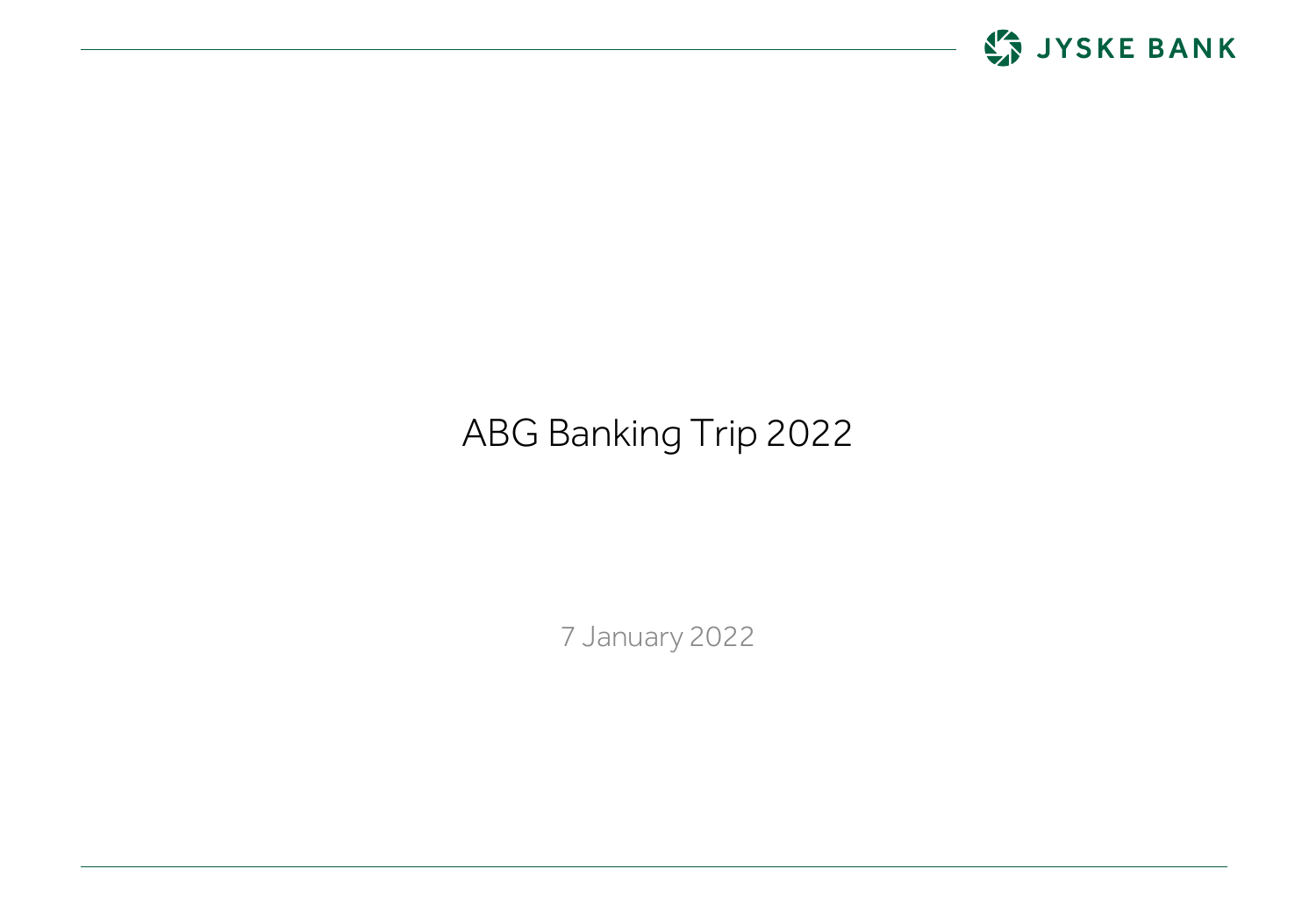

| Repricing and growth initiatives         | Jyske Bank will benefit from significant changes to fees and deposit rates; further initiatives to fuel growth.                                                                                                                                                                                 |  |  |
|------------------------------------------|-------------------------------------------------------------------------------------------------------------------------------------------------------------------------------------------------------------------------------------------------------------------------------------------------|--|--|
| <b>Growth in Capital Markets</b>         | Strategic approach to financial markets.<br>Well-positioned due to revised fee structure, product offering, advisory services and performance.<br>New financial solutions for large corporate clients                                                                                           |  |  |
| Sustainability a high priority           | Sustainability agenda to gain further momentum with new product launches and increased focus on<br>advisory services.                                                                                                                                                                           |  |  |
| Solid macro outlook                      | GDP growth of 3.2% expected amid a continued high level of consumer spending.<br>Unemployment to decrease even further, inflation to pick up and house prices to increase at slower pace.<br>Potential for higher short term rates due to changing policy rates; Denmark could be an exception. |  |  |
| Gradual normalisation                    | Postponed tax and VAT to be repaid with a limited expected effect on Jyske Bank.<br>COVID-19 buffer as well as favorable sales conditions for used cars could start to normalise in 2022.                                                                                                       |  |  |
| Structural growth in savings<br>products | Continued significant growth in savings products, including pensions.                                                                                                                                                                                                                           |  |  |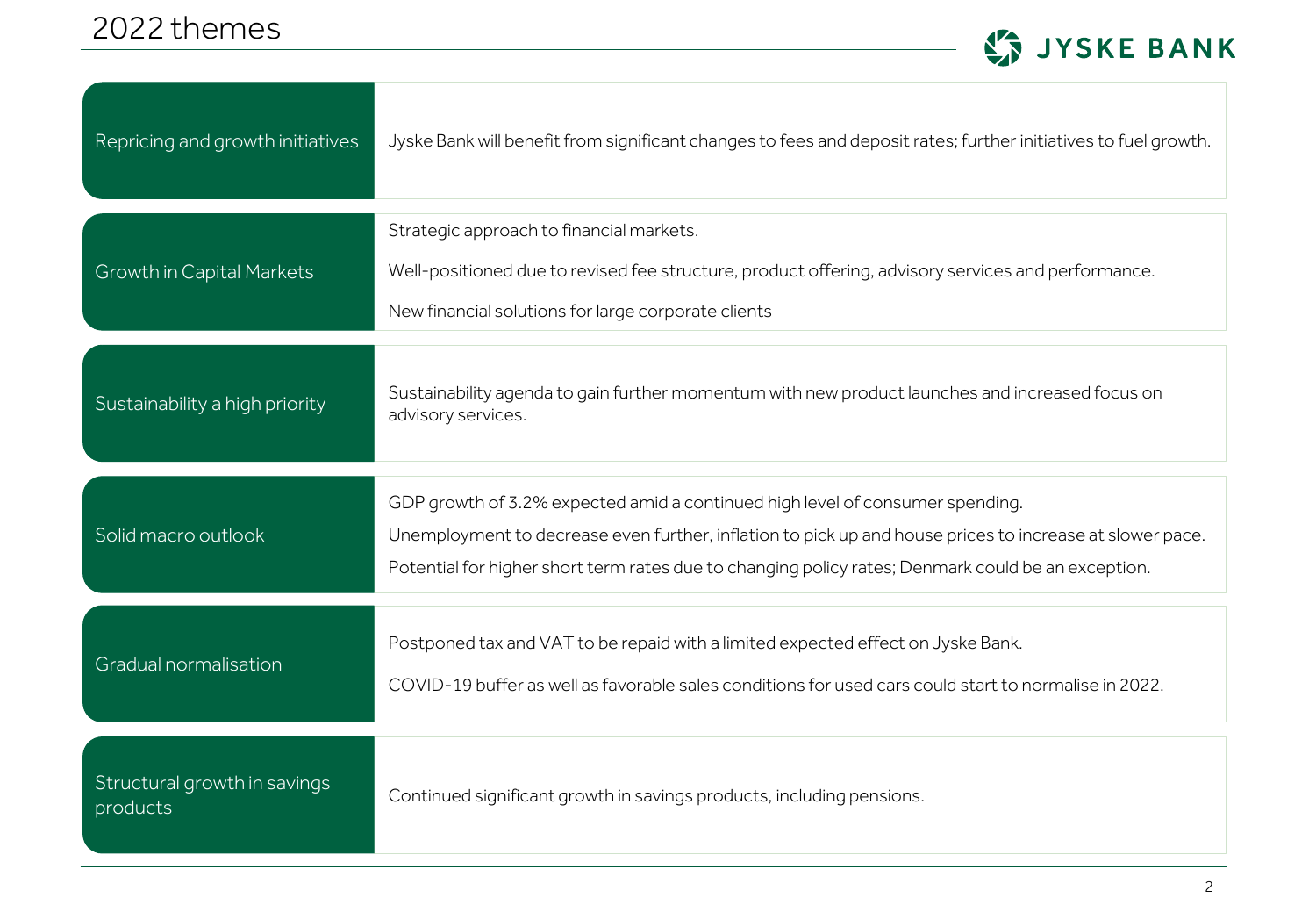### Private and corporate deposit rates lowered further in Q4

Fully implemented deposit rate initiatives to lift ROE >2pp p.a. vs. Q2'19



 $\frac{1}{2}$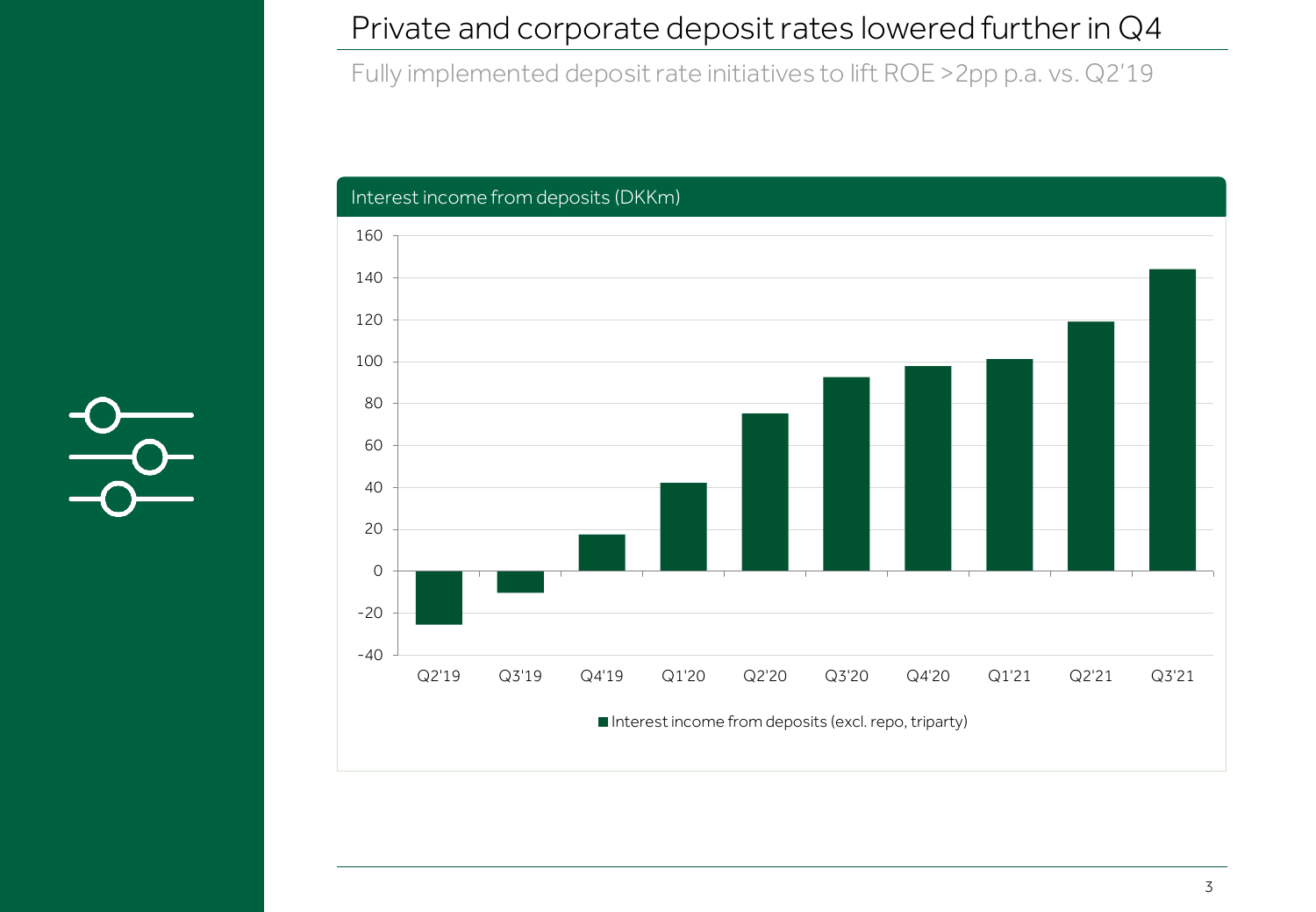#### Changes to fee structure in 2021 add to income tailwinds

Initiatives have lifted the sustainable fee income run-rate by DKK >0.1bn p.a.





Note: Services involving assistance nom advisors as weiras basic banking services repriced (e.g. card rees DKK >500 hom DKK 200 p.a.) Threshold or<br>banking business required in order to be considered a full-service client Note: Services involving assistance from advisors as well as basic banking services repriced (e.g. card fees DKK 350 from DKK 200 p.a.) Threshold of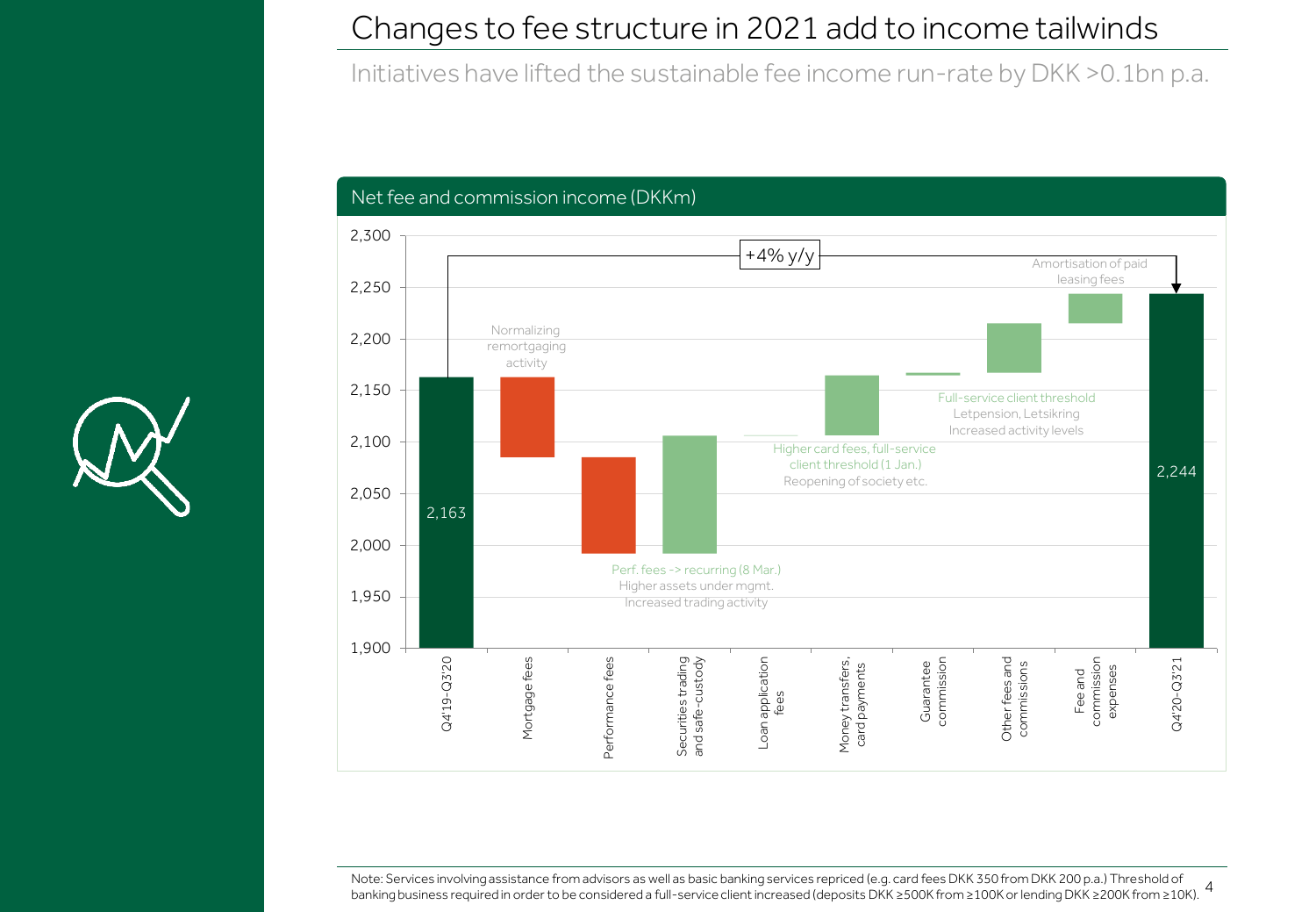### New customer programme to strengthen profitability further

Smaller customers to pay platform access fee from 1 April 2022



| Segment           | Jyske Hverdag      | <b>Jyske Plus</b>        | Jyske Premium            |
|-------------------|--------------------|--------------------------|--------------------------|
| Scope of business | DKK <250,000       | DKK 250,000-1,500,000    | DKK > 1,500,000          |
| Overall pricing   | Higher than before | Unchanged/slightly lower | Unchanged/slightly lower |
| Platform access   | DKK 480 p.a.       | DKK 0 p.a.               | DKK 0 p.a.               |
| VISA/Dankort      | DKK 350 p.a.       | DKK 350 p.a.             | DKK 0 p.a.               |
| Payment form      | DKK4               | DKK <sub>2</sub>         | DKK 0                    |
| Money transfer    | <b>DKK 2-4</b>     | <b>DKK 0-2</b>           | DKK 0                    |
| Cash withdrawal   | <b>DKK15</b>       | <b>DKK15</b>             | <b>DKK10</b>             |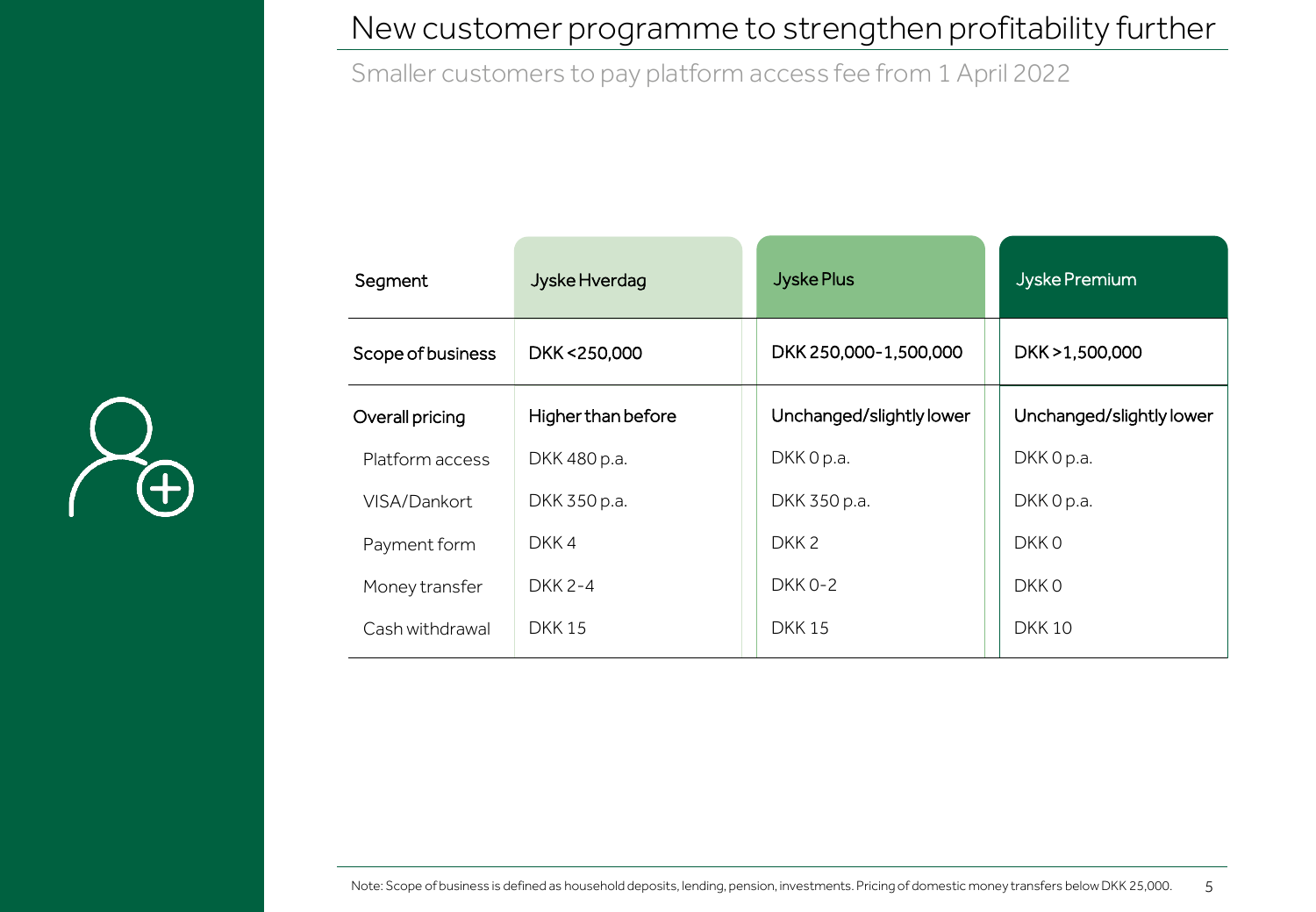### Major headcount reduction in addition to repricing initiatives

Number of FTE's reduced by 27% since merger with BRFkredit



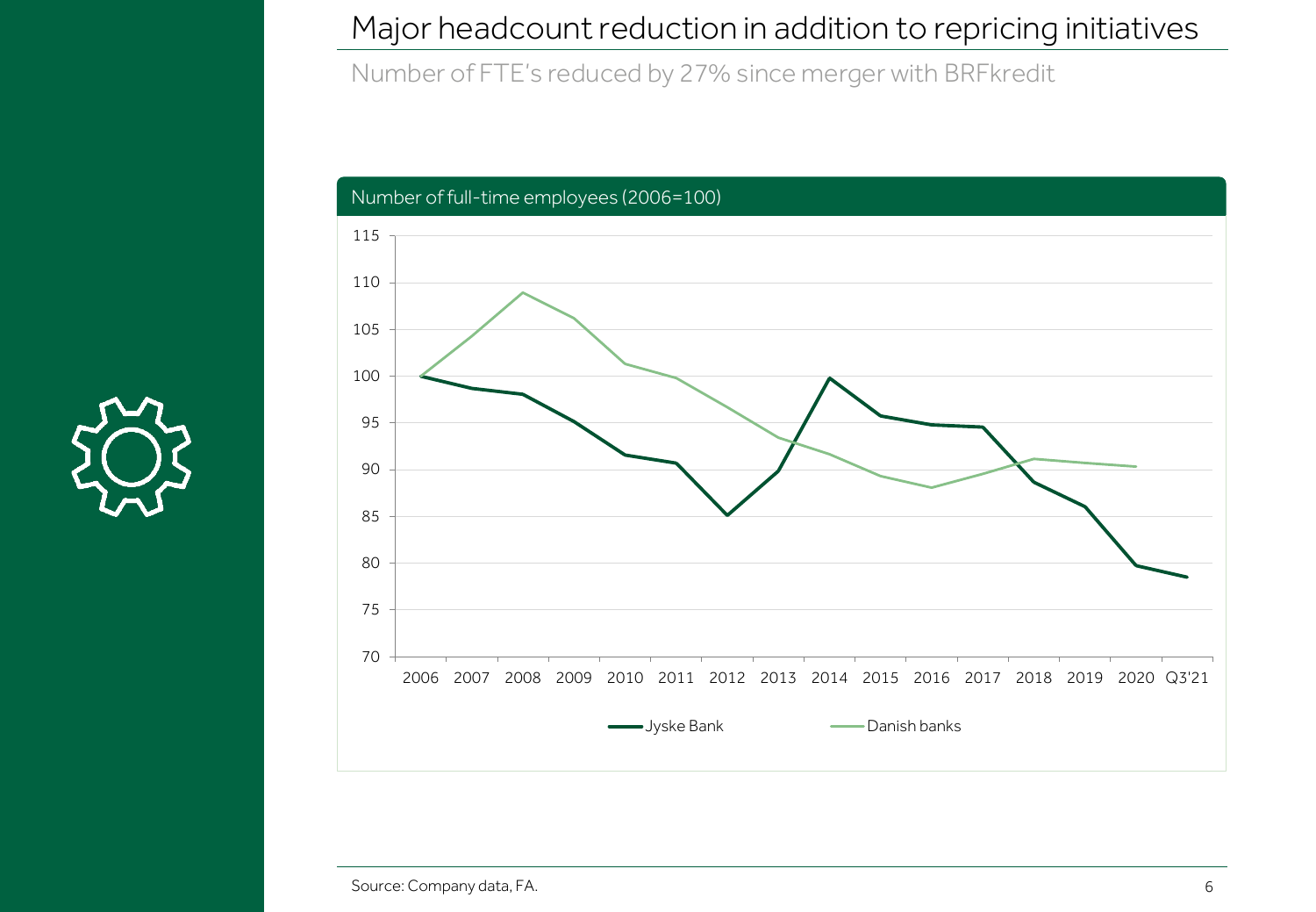### Management's estimate intact, up DKK +1bn vs. end-2019

Strong credit quality with very low levels of write-offs and NPL



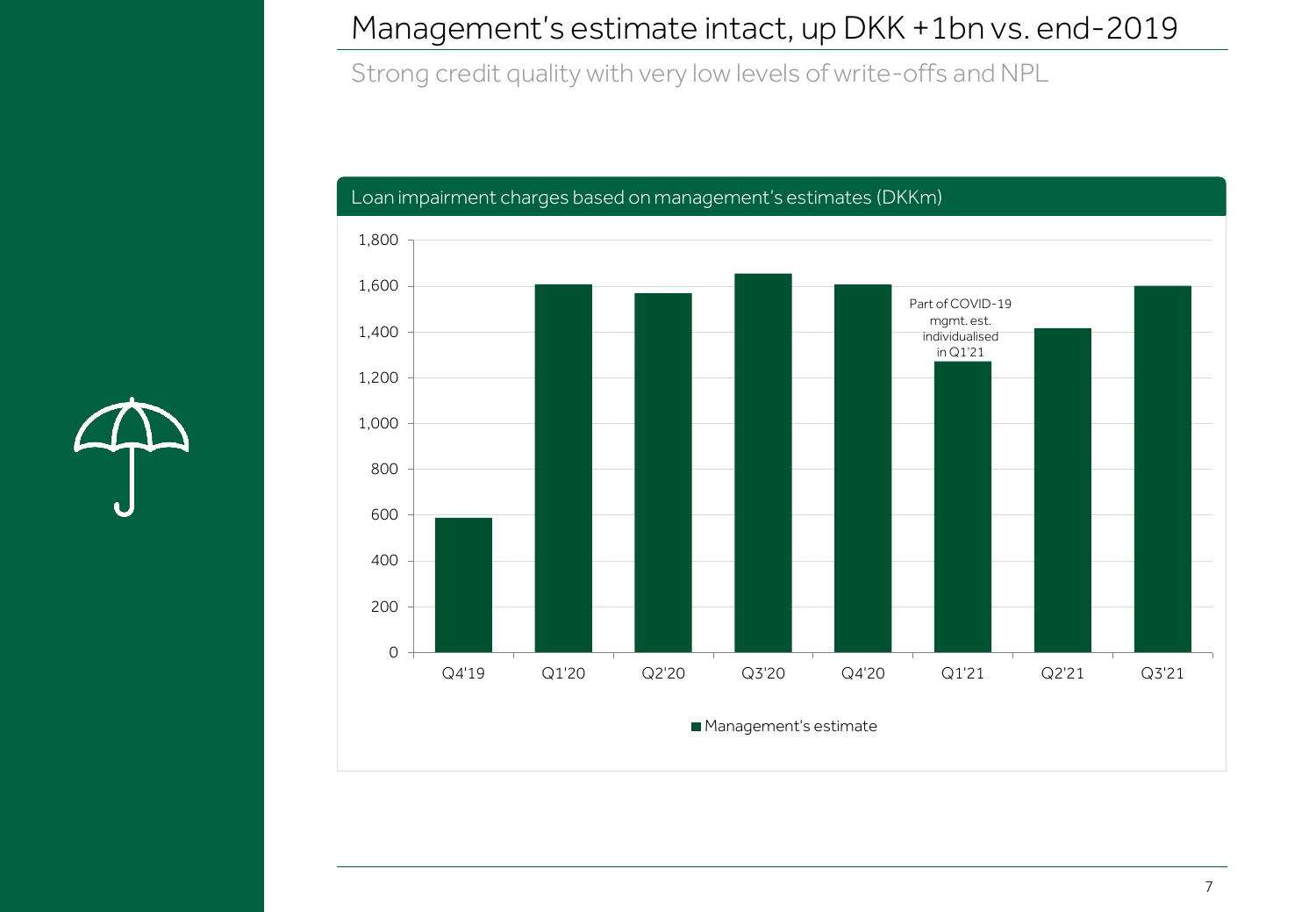## Highest EPS in Jyske Bank's history expected for 2021

Profitability initiatives supplemented by positive financial markets



![](_page_7_Picture_3.jpeg)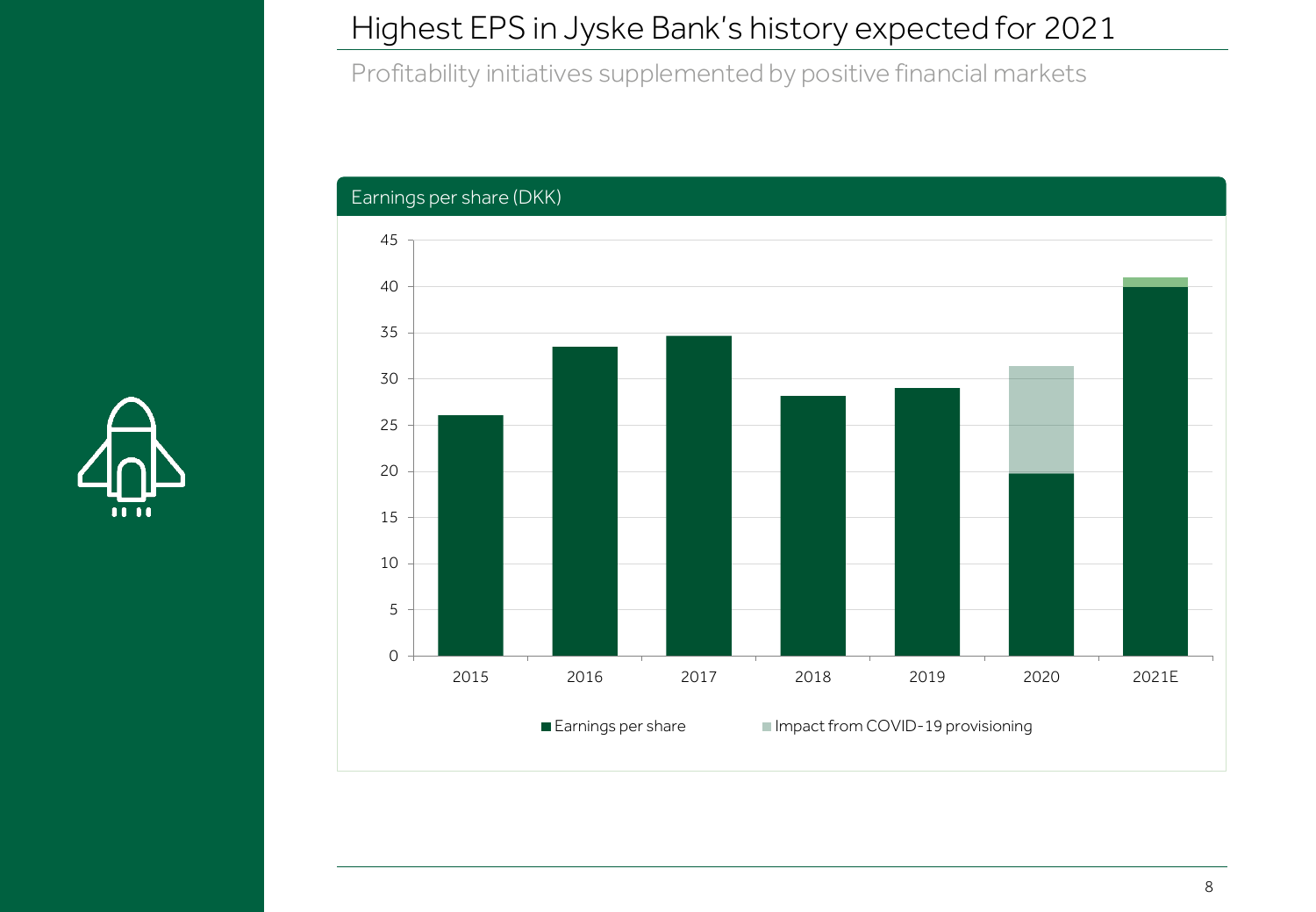Simplifies sustainable<br>investment

 $\mathbb{Q}$ 

**Sustainable business:** All progress counts

**Responsible banking** 

operations

**Sustainable** banking operations

Responsible<br>employer

Provides

knowledge of

sustainability

Social<br>initiatives

 $\sum_{i=1}^{n} \sum_{j=1}^{n} \tilde{a}_{ij}$ 

**Healthy** 

corporate

culture

Offers financing

arrangements

that support<br>sustainable

transition

**IT and data** security

 $\frac{1}{\sqrt{2}}$ 

**Prevention**<br>of financial

crime

![](_page_8_Figure_1.jpeg)

"We have an ambition of running our business responsibly and in a way that promotes sustainability." – Jyske Bank's vision